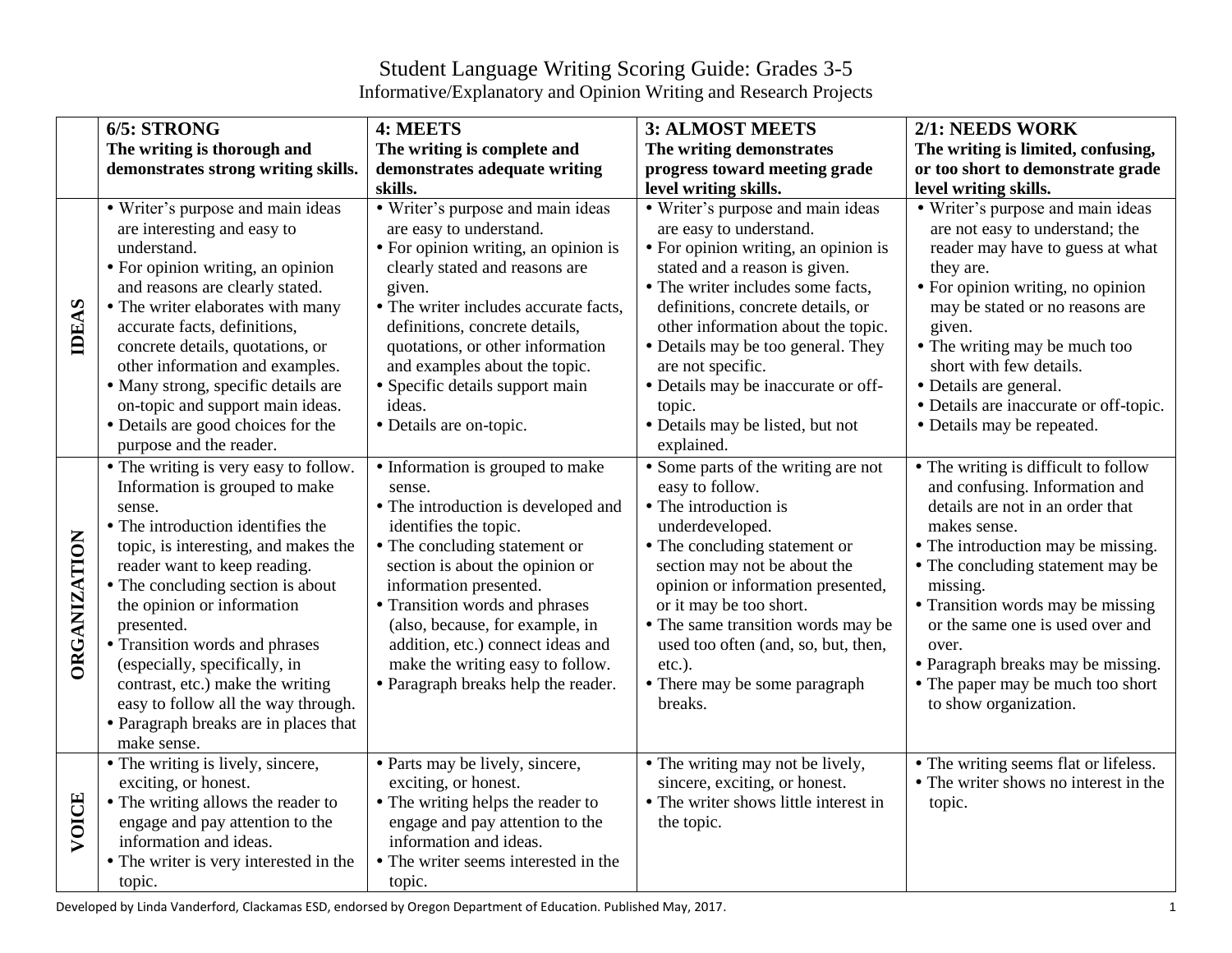## Student Language Writing Scoring Guide: Grades 3-5 Informative/Explanatory and Opinion Writing and Research Projects

|                    | 6/5: STRONG                                                                                                                                                                                                                                                                                                                      | 4: MEETS                                                                                                                                                                                                                                                                                                                                | <b>3: ALMOST MEETS</b>                                                                                                                                                                                                                                                                                            | 2/1: NEEDS WORK                                                                                                                                                                                                                                                                                                                                 |
|--------------------|----------------------------------------------------------------------------------------------------------------------------------------------------------------------------------------------------------------------------------------------------------------------------------------------------------------------------------|-----------------------------------------------------------------------------------------------------------------------------------------------------------------------------------------------------------------------------------------------------------------------------------------------------------------------------------------|-------------------------------------------------------------------------------------------------------------------------------------------------------------------------------------------------------------------------------------------------------------------------------------------------------------------|-------------------------------------------------------------------------------------------------------------------------------------------------------------------------------------------------------------------------------------------------------------------------------------------------------------------------------------------------|
|                    | The writing is thorough and                                                                                                                                                                                                                                                                                                      | The writing is complete and                                                                                                                                                                                                                                                                                                             | The writing demonstrates                                                                                                                                                                                                                                                                                          | The writing is limited, confusing,                                                                                                                                                                                                                                                                                                              |
|                    | demonstrates strong writing skills.                                                                                                                                                                                                                                                                                              | demonstrates adequate writing                                                                                                                                                                                                                                                                                                           | progress toward meeting grade                                                                                                                                                                                                                                                                                     | or too short to demonstrate grade                                                                                                                                                                                                                                                                                                               |
|                    |                                                                                                                                                                                                                                                                                                                                  | skills.                                                                                                                                                                                                                                                                                                                                 | level writing skills.                                                                                                                                                                                                                                                                                             | level writing skills.                                                                                                                                                                                                                                                                                                                           |
| <b>WORD CHOICE</b> | • The words are interesting and<br>precise.<br>· Many different words are used.<br>• The writing includes many rich<br>content vocabulary words about<br>the topic.<br>• Just the right words have been<br>chosen for the purpose and<br>audience.                                                                               | • Words get the message across.<br>· Words have variety. Many<br>different words are used.<br>• The writing includes many content<br>vocabulary words about the topic.                                                                                                                                                                  | • Many words are not specific.<br>• Little variety. Some words may be<br>repeated too often.<br>• The writing includes some content<br>vocabulary words about the topic.<br>• Sometimes the wrong word may<br>be used.                                                                                            | • Most words are too general.<br>• Words may be repeated over and<br>over.<br>• The writing includes few content<br>vocabulary words about the topic.<br>• It may be hard to tell what the<br>writing means because so many<br>wrong words are used.                                                                                            |
| SENTENCE FLUENCY   | • The writing is smooth and very<br>easy to read out loud.<br>• Sentences begin in many different<br>ways.<br>• Sentences are different lengths.<br>• Sentences have many different<br>patterns.                                                                                                                                 | • The writing is easy to read out<br>loud. It sounds natural.<br>· Sentences begin in different ways.<br>• Some sentences are shorter and<br>some sentences are longer.<br>• Sentences have different patterns.                                                                                                                         | • Parts of the writing are easy to<br>read out loud, but other parts are<br>difficult.<br>• Some sentence beginnings are the<br>same; some are different.<br>• Many sentences are about the<br>same length.<br>• Many sentence patterns are the<br>same. Some are different.                                      | • The writing is difficult to read out<br>loud. The reader has to slow down<br>or re-read.<br>• Many sentences begin in the same<br>way.<br>• Sentences may be short and<br>choppy or long and rambling.<br>• Sentence patterns may be repeated<br>over and over.                                                                               |
| CONVENTIONS        | • Sentences end where they should<br>with the correct punctuation mark.<br>• Higher-level punctuation is used<br>(such as parentheses, hyphen, etc.)<br>and is correct.<br>• Even difficult words are spelled<br>correctly.<br>• Grammar is correct.<br>• Capital letters are correct.<br>• Few errors. Little need for editing. | • Sentences end where they should<br>with the correct punctuation mark.<br>• Grade-level punctuation is used<br>(commas in dates, commas in a<br>series, etc.) and is correct.<br>• Common words are spelled<br>correctly.<br>• Grammar is usually correct.<br>• Capital letters are usually correct.<br>• Errors require some editing. | • Most sentences end where they<br>should with the correct<br>punctuation mark, but some do<br>not.<br>• Some errors in punctuation.<br>• Some words are spelled<br>incorrectly.<br>• Grammar is incorrect in places.<br>• Few capital letter errors.<br>• Errors distract the reader. Much<br>editing is needed. | • Many sentences do not end where<br>they should with the correct<br>punctuation mark.<br>• Many errors in punctuation.<br>• Many words are spelled<br>incorrectly.<br>• Incorrect grammar.<br>• Many capital letter errors.<br>• There are so many errors that the<br>reader has a hard time figuring out<br>what the writer is trying to say. |